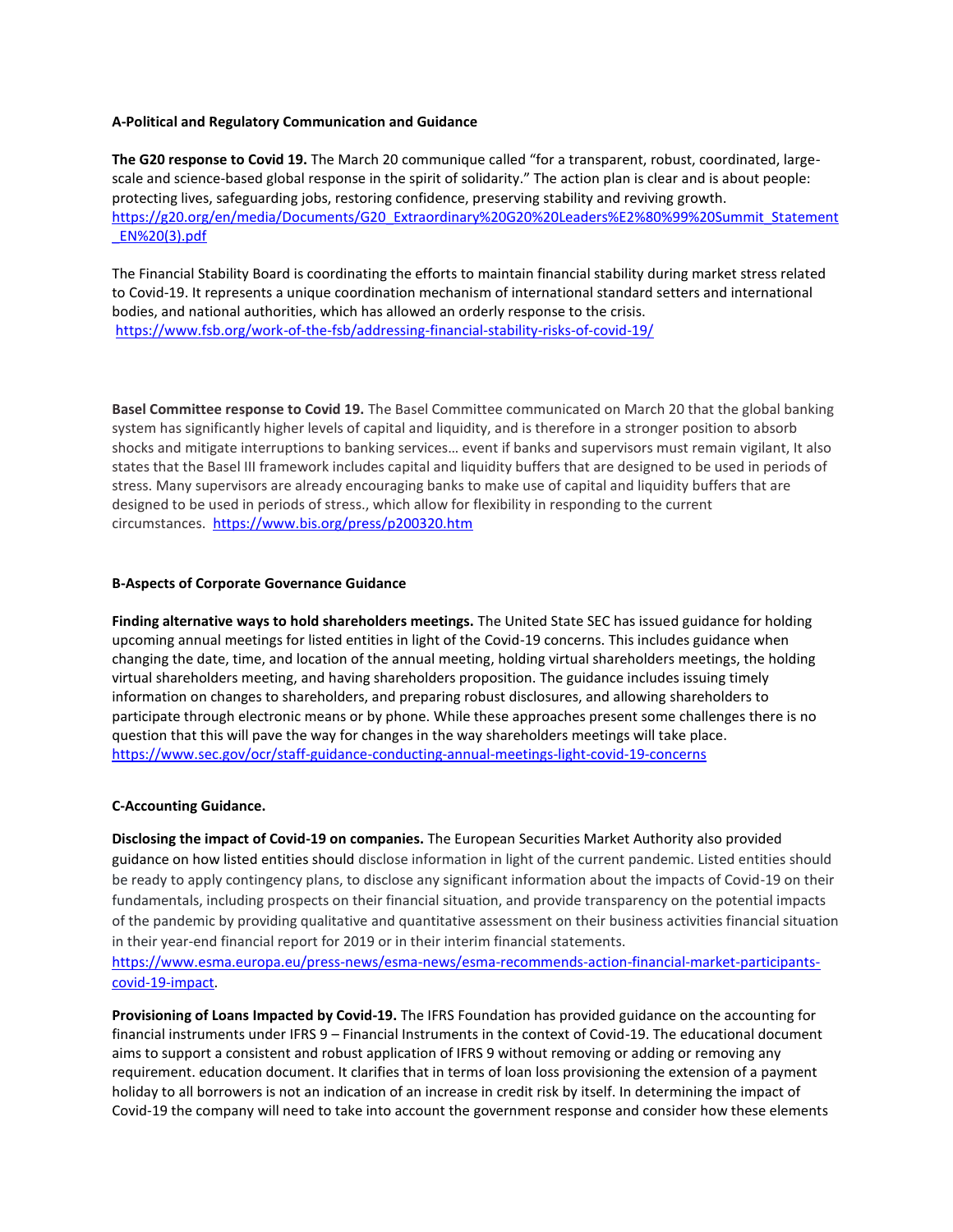are influencing the ECLs. It concludes that application of IFRS 9 and the associated disclosures can provide much needed transparency to users of financial statements.

<https://cdn.ifrs.org/-/media/feature/supporting-implementation/ifrs-9/ifrs-9-ecl-and-coronavirus.pdf?la=en>

## **D-External Audit Guidance**

**Audit- Adjusting audits to the circumstances of the current pandemic.** The International Accounting and Assurance Standards Board has published a staff statement that provides guidance on how to deal with the consequence of Covid-19 while conducting an audit, by using the standard and presents 3 useful charts in the area of risks, accounting estimates, and issuing an audit opinion. Entities being audited are adjusting to the changing environment relating to their businesses and operations, including financial reporting processes, disclosures in financial statements and their ability to maintain operations in the foreseeable future. Similarly, auditors have to adjust how they obtain sufficient appropriate audit evidence on which to base the audit opinion, amid challenges relating to, among other things, access to people or information, revising the identification and assessment of certain risks of material misstatement, and changing planned audit procedures or performing alternative or additional audit procedures as may be appropriate. Auditors may also find that the current circumstances bring opportunities to do things differently, for example, by using new, or flexing the use of existing, technology resources.

# [https://www.ifac.org/system/files/uploads/IAASB/Staff%20Alert%20-](https://www.ifac.org/system/files/uploads/IAASB/Staff%20Alert%20-%20Audit%20Considerations%20Arising%20from%20Changes%20Due%20to%20Coronavirus.pdf) [%20Audit%20Considerations%20Arising%20from%20Changes%20Due%20to%20Coronavirus.pdf](https://www.ifac.org/system/files/uploads/IAASB/Staff%20Alert%20-%20Audit%20Considerations%20Arising%20from%20Changes%20Due%20to%20Coronavirus.pdf)

# **E-Audit Supervisory Guidance. The Committee of European Oversight bodies communication on the**

**consequences of Covid 19.** It acknowledges that access and travel restrictions as well as the limited availability of personnel due to health considerations may impair the auditor's ability to obtain sufficient appropriate audit evidence. Auditors are advised to explore alternative means to complete high-quality audits, including technology, to the extent possible, which may require additional time, which may impact reporting deadlines. Key matter for consideration should be Going concern. Auditors will need to assess whether the disclosures provided by the entity on the impact, both qualitatively and quantitatively, of the Covid-19 outbreak on its activities, financial situation and future economic performance is appropriate. Auditors may need to include a related emphasis of matter paragraph in their audit report or where this is not the case, auditors may need to modify their audit reports accordingly. In their report auditors are to pay attention to assessing whether the description of the entity's financial position, the principal risks and uncertainties that it faces and its likely future development.

[https://ec.europa.eu/info/sites/info/files/business\\_economy\\_euro/banking\\_and\\_finance/documents/200325](https://ec.europa.eu/info/sites/info/files/business_economy_euro/banking_and_finance/documents/200325-ceaob-statement-covid-19_en.pdf) [ceaob-statement-covid-19\\_en.pdf](https://ec.europa.eu/info/sites/info/files/business_economy_euro/banking_and_finance/documents/200325-ceaob-statement-covid-19_en.pdf)

## **F- Other Accounting Professional Guidance**

Accountancy Europe published a document that explores the coronavirus' effects on:

- accounting and reporting for companies as of 31 December 2019
- accounting and reporting for companies with year-ends in 2020
- auditing financial statements on 31 December 2019 and beyond
- practical matters for the audit of financial statements

[https://www.accountancyeurope.eu/publications/coronavirus-crisis-implications-on-reporting-and](https://www.accountancyeurope.eu/publications/coronavirus-crisis-implications-on-reporting-and-auditing/)[auditing/](https://www.accountancyeurope.eu/publications/coronavirus-crisis-implications-on-reporting-and-auditing/)